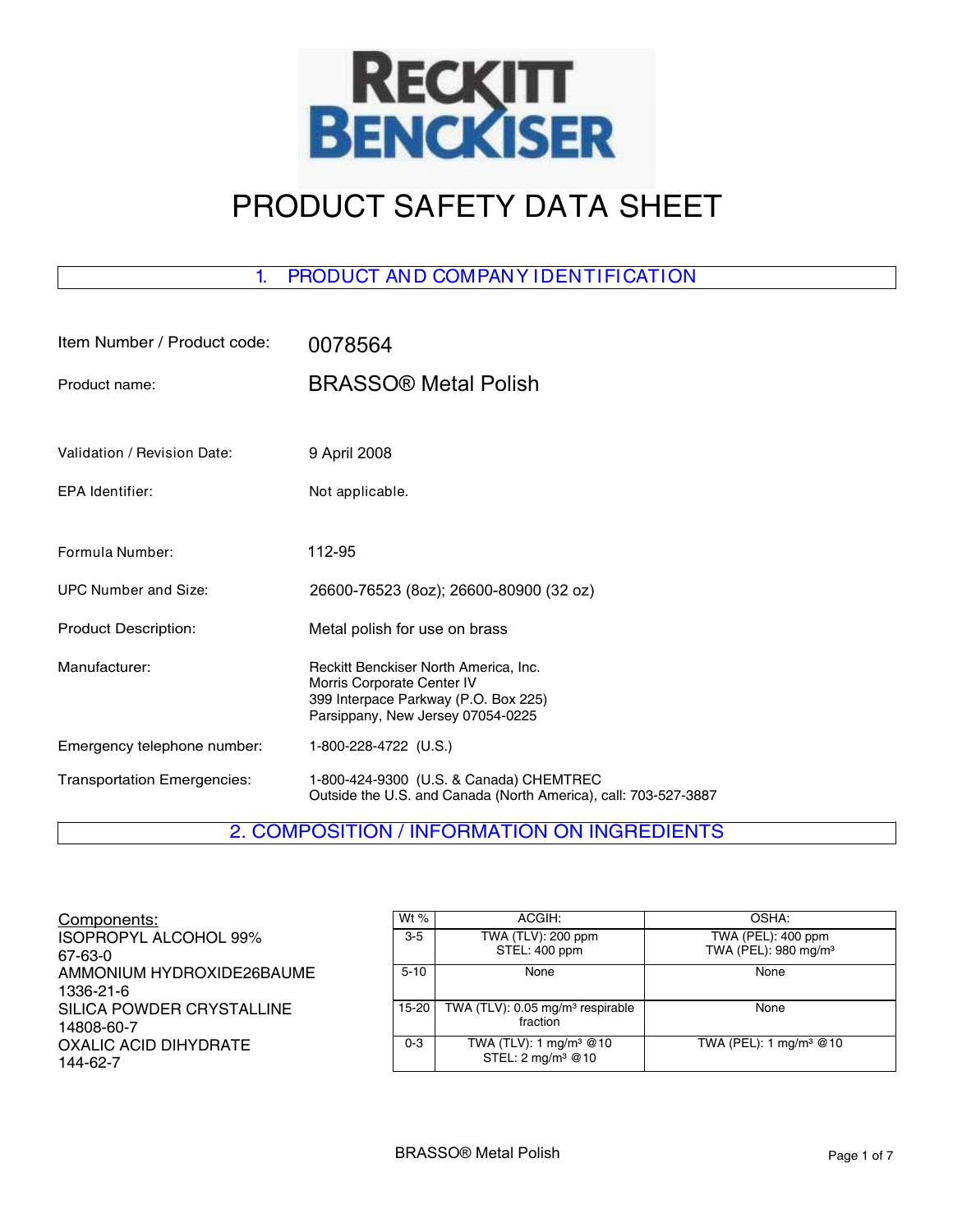# 3. HAZARDS IDENTIFICATION

#### EMERGENCY OVERVIEW CAUTION: EYE IRRITANT. DO NOT get in eyes. May cause respiratory and skin irritation. Use only in well ventilated areas. Contains Silica, Ammonia and Oxalic Acid.

## KEEP OUT OF REACH OF CHILDREN

### 4. FIRST AID MEASURES

| Inhalation:                    | If inhaled, move to fresh air. If irritation occurs or persists, get medical attention.                                                                                                                                       |
|--------------------------------|-------------------------------------------------------------------------------------------------------------------------------------------------------------------------------------------------------------------------------|
| Skin contact:                  | If on skin, wash with plenty of soap and water.<br>If skin irritation occurs or persists, call a physician.                                                                                                                   |
| Eye contact:                   | In case of eye contact, hold eyes open and IMMEDIATELY rinse eyes thoroughly with plenty of<br>water. Remove any contact lenses and continue rinsing for at least 15 minutes. If irritation<br>persists, consult a physician. |
| Ingestion:                     | If swallowed, give a glass of water or milk. Call a physician or poison control center<br>IMMEDIATELY. Never give an unconcious person anything to drink. Show the container or<br>product label to the medical personnel.    |
| Notes to physician:            | Probable mucosal damage may contraindicate the use of gastric lavage.                                                                                                                                                         |
| Aggravated Medical Conditions: | No information available.                                                                                                                                                                                                     |

#### 5. FIRE-FIGHTING MEASURES

| Flash point:                                                      | $105^{\circ}$ F (40.556 $^{\circ}$ C) TCC                                                                                                        |
|-------------------------------------------------------------------|--------------------------------------------------------------------------------------------------------------------------------------------------|
| Flammability Limits in Air:<br>Lower:<br>Upper:                   | No information available.<br>No information available.                                                                                           |
| Autoignition temperature:                                         | No information available.                                                                                                                        |
| Suitable extinguishing media:                                     | As for surrounding fire.                                                                                                                         |
| Extinguishing media which must not<br>be used for safety reasons: | No information available.                                                                                                                        |
| Specific hazards:                                                 | Combustible material.                                                                                                                            |
| Unusual hazards:                                                  | Keep away from heat, sparks or open flame                                                                                                        |
| Special protective equipment for firefighters:                    | As in any fire, wear self-contained breathing apparatus, pressure-<br>demand, MSHA / NIOSH (approved or equivalent) and full<br>protective gear. |
| Specific methods:                                                 | Standard procedure for chemical fires.                                                                                                           |
|                                                                   |                                                                                                                                                  |

NFPA: Health: 2 Flammability: 2 Instability: 0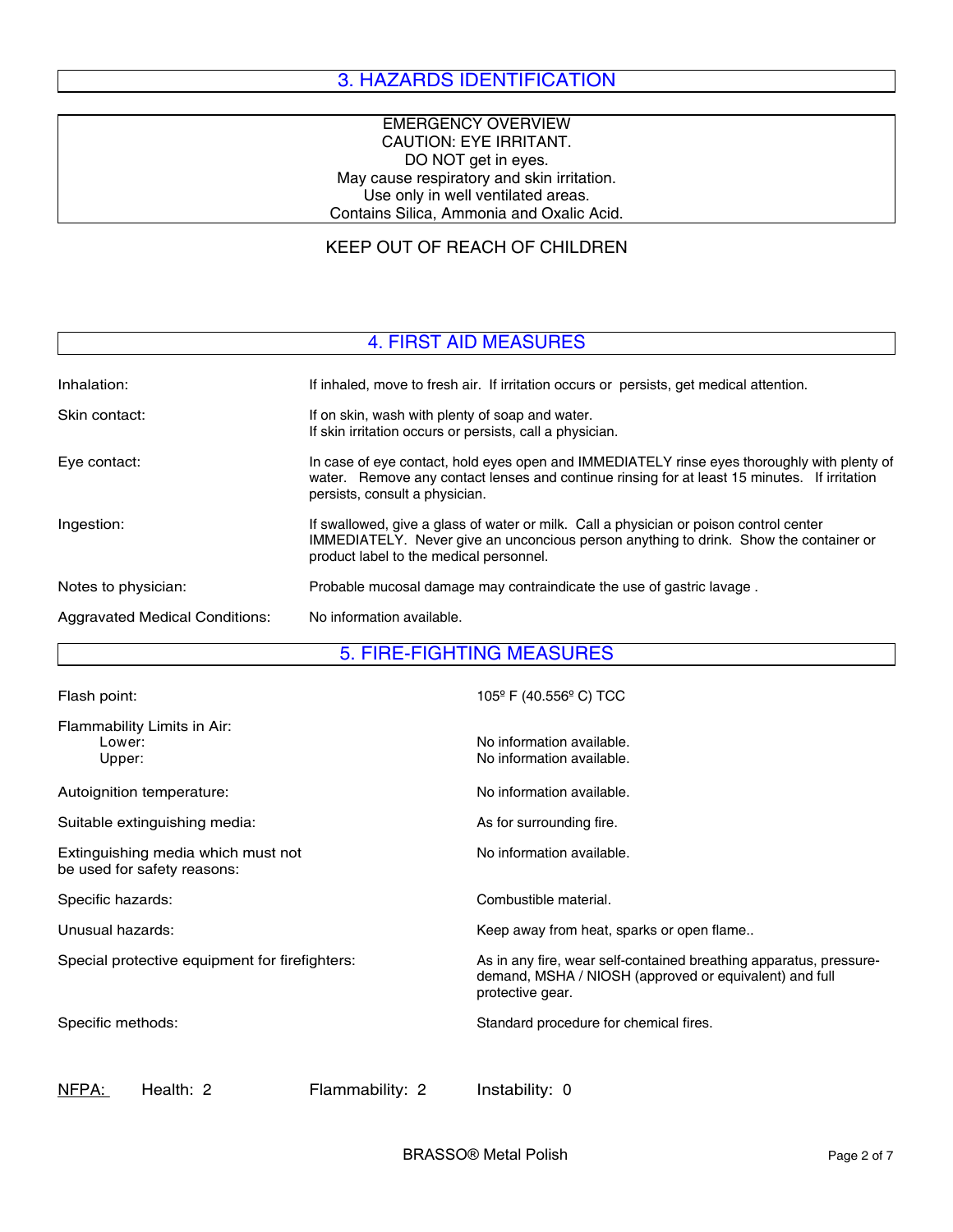| HMIS:                    | Health: 2                  | Flammability: 2                                                                            | Reactivity: 0                                                                                |
|--------------------------|----------------------------|--------------------------------------------------------------------------------------------|----------------------------------------------------------------------------------------------|
| <u>Key:</u>              |                            | B. (Also see Section 3)                                                                    |                                                                                              |
|                          |                            |                                                                                            | <b>6. ACCIDENTAL RELEASE MEASURES</b>                                                        |
| Personal precautions:    |                            | Ensure adequate ventilation.                                                               |                                                                                              |
|                          | Environmental precautions: | Do not allow material to contaminate ground water system.                                  |                                                                                              |
| Methods for cleaning up: |                            | Small amounts:<br>Wipe up with absorbent material (e.g. cloth, fleece, paper towel, etc.). |                                                                                              |
|                          |                            | Large spills:<br>provincial, state or federal regulations.                                 | Large spills should be diked, contained and collected for later disposal according to local, |
|                          |                            |                                                                                            | 7. HANDLING AND STORAGE                                                                      |

| Handling:              | CAUTION: EYE IRRITANT.<br>Avoid contact with eyes, skin and clothing.<br>Use with adequate ventilation.                          |
|------------------------|----------------------------------------------------------------------------------------------------------------------------------|
| Safe handling advice:  | Keep away from sources of ignition - No Smoking!                                                                                 |
| Storage:               | Store in original container in areas inaccessable to small children and pets.<br>Do not freeze.<br>KEEP OUT OF REACH OF CHILDREN |
| Incompatible products: | Not for use on silver, lacquered, painted or antiqued finished surfaces.                                                         |

# 8. EXPOSURE CONTROLS / PERSONAL PROTECTION

| <b>Engineering measures</b><br>to reduce exposure: | Ensure adequate ventilation, especially in confined areas.<br>Under conditions of insufficient ventilation, airborne concentration(s) of some or all of the<br>hazardous components could exceed the exposure limit(s) listed in Section 2. |
|----------------------------------------------------|---------------------------------------------------------------------------------------------------------------------------------------------------------------------------------------------------------------------------------------------|
| <b>Personal Protective Equipment</b>               |                                                                                                                                                                                                                                             |
| Respiratory protection:                            | None required under normal use conditions.<br>Emergency responders should wear self-contained breathing apparatus (SCBA) to avoid<br>inhalation of vapours generated by this product during a spill or other clean-up operations.           |
| Hand protection:                                   | None required under normal use conditions.<br>May cause skin irritation after prolonged or repeated use. For sensitive skin or prolonged use,<br>wear rubber gloves.<br>Emergency responders should wear impermeable gloves.                |
| Skin and body protection:                          | Usual safety precautions while handling the product will provide adequate protection against<br>this potential effect.                                                                                                                      |
| Eye protection:                                    | Avoid contact with eyes.<br>Eye irritant, wear eye protection if the possibility of splashing exists.<br>Emergency responders should wear full eye and face protection.                                                                     |
| Hygiene measures:                                  | Washing with soap and water after use is recommended as good hygienic practice to prevent<br>possible skin irritation and / or eye irritation from hand contact.                                                                            |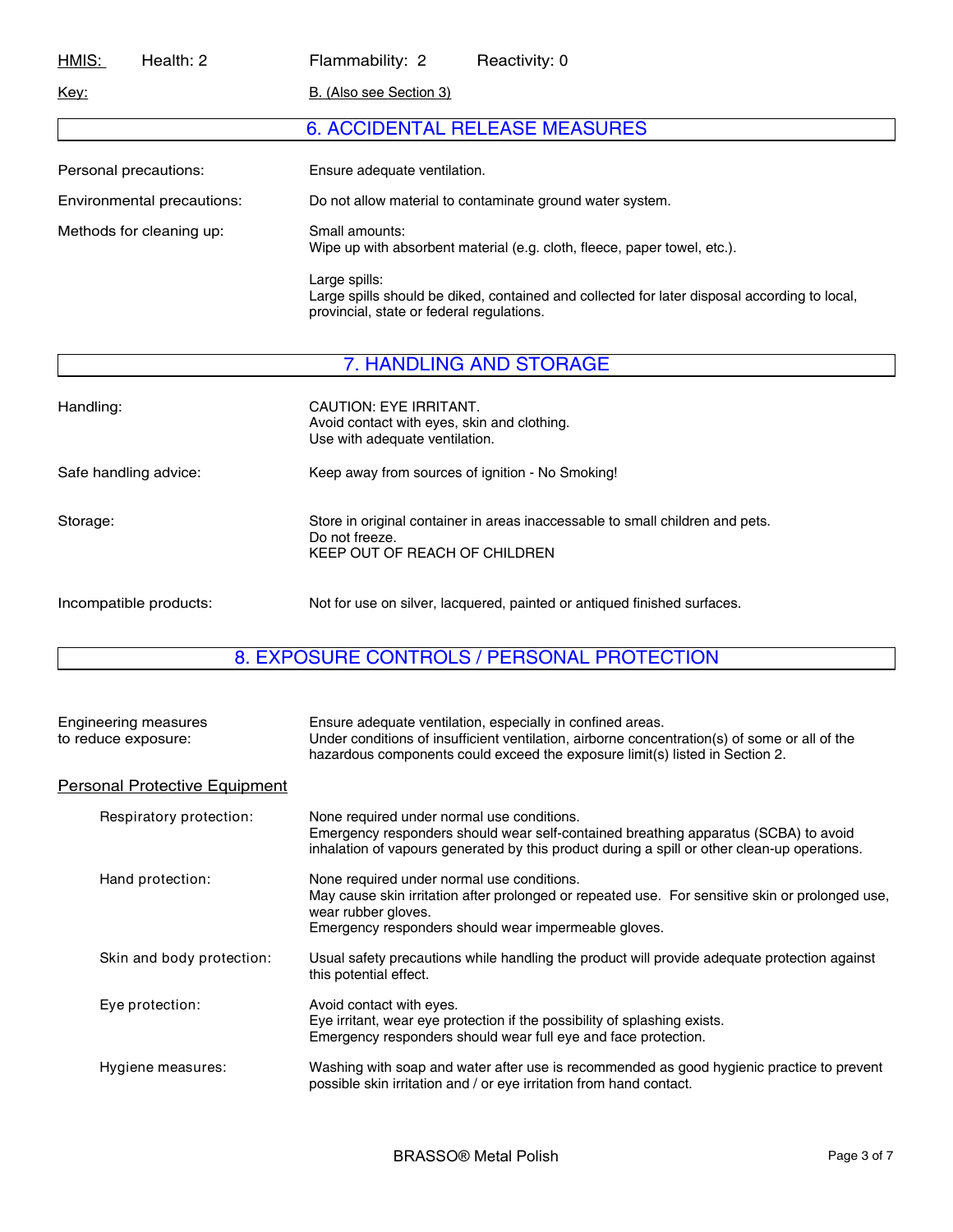# 9. PHYSICAL AND CHEMICAL PROPERTIES

Physical state: Liquid.<br>
Appearance: Viscous. Appearance:<br>Colour: Colour: Colour: Off-white. Tan<br>
Odour: Ammoniacal pH:<br>Flash point: Specific gravity: 9.2-9.5<br>
Vapour pressure: Not determined. Vapour pressure: Not determined.<br>Solubility: Colubility: Emulsifiable Solubility:

## Explosion limits:

Ammoniacal<br>9.9 Closed Cup:  $40.556^{\circ}$  C (105 $^{\circ}$  F).<br>9.2-9.5

- upper: No data available. - lower: No data available.

## 10. STABILITY AND REACTIVITY

| Stability:                        | Stable under recommended storage conditions.                                                                                        |
|-----------------------------------|-------------------------------------------------------------------------------------------------------------------------------------|
| Polymerization:                   | Hazardous polymerisation does not occur.                                                                                            |
| Hazardous decomposition products: | Oxides of carbon and unknown organic compounds.                                                                                     |
| Materials to avoid:               | Do not use on silver, lacquered, painted or antiqued finished<br>surfaces.                                                          |
| Conditions to avoid:              | Store away from excessive heat and moisture.<br>Keep away from open flames, hot surfaces and sources of ignition.<br>Do not freeze. |

## 11. TOXICOLOGICAL INFORMATION

Acute toxicity

#### Component Information

#### Product Information

| Local effects<br>Skin irritation:<br>None expected during normal conditions of use.<br>None expected during normal use. May cause eye irritation upon direct contact with eyes.<br>Eye irritation:<br>Inhalation<br>None expected during normal conditions of use.<br>Ingestion<br>Health injuries are not known or expected under normal use.<br>Sensitization<br>Not expected to be a skin sensitiser.<br>No information available.<br>Chronic toxicity: |                         | $LG50/inhalation/4h/rat =$<br>$LD50/dermal/rabbit =$<br>$LD50/oral/rat =$ | No information available.<br>No information available.<br>No information available. |  |  |
|------------------------------------------------------------------------------------------------------------------------------------------------------------------------------------------------------------------------------------------------------------------------------------------------------------------------------------------------------------------------------------------------------------------------------------------------------------|-------------------------|---------------------------------------------------------------------------|-------------------------------------------------------------------------------------|--|--|
|                                                                                                                                                                                                                                                                                                                                                                                                                                                            |                         |                                                                           |                                                                                     |  |  |
|                                                                                                                                                                                                                                                                                                                                                                                                                                                            |                         |                                                                           |                                                                                     |  |  |
|                                                                                                                                                                                                                                                                                                                                                                                                                                                            |                         |                                                                           |                                                                                     |  |  |
|                                                                                                                                                                                                                                                                                                                                                                                                                                                            |                         |                                                                           |                                                                                     |  |  |
|                                                                                                                                                                                                                                                                                                                                                                                                                                                            |                         |                                                                           |                                                                                     |  |  |
|                                                                                                                                                                                                                                                                                                                                                                                                                                                            |                         |                                                                           |                                                                                     |  |  |
|                                                                                                                                                                                                                                                                                                                                                                                                                                                            |                         |                                                                           |                                                                                     |  |  |
|                                                                                                                                                                                                                                                                                                                                                                                                                                                            |                         |                                                                           |                                                                                     |  |  |
|                                                                                                                                                                                                                                                                                                                                                                                                                                                            | <b>Specific effects</b> |                                                                           |                                                                                     |  |  |
| Carcinogenic effects:<br>Not listed as carcinogenic by OSHA, NTP or IARC.                                                                                                                                                                                                                                                                                                                                                                                  |                         |                                                                           |                                                                                     |  |  |
| NTP:<br>OSHA:<br>IARC:<br>Mexico:<br>Components:                                                                                                                                                                                                                                                                                                                                                                                                           |                         |                                                                           |                                                                                     |  |  |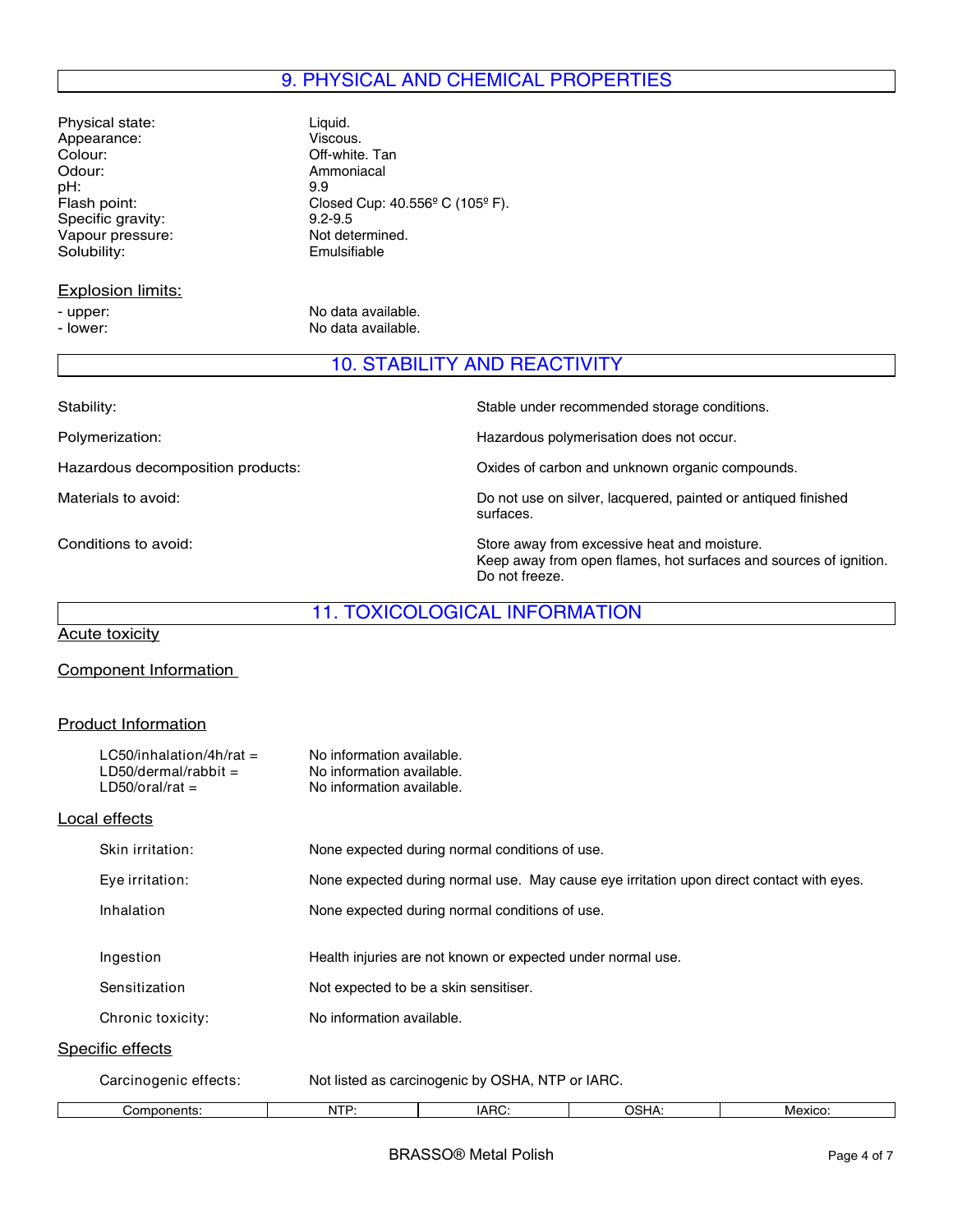| ISOPROPYL ALCOHOL 99%     |                  | Monograph 71, 1999;<br>Supplement 7, 1987;<br>Monograph 15, 1977                                                             |         |  |
|---------------------------|------------------|------------------------------------------------------------------------------------------------------------------------------|---------|--|
| SILICA POWDER CRYSTALLINE | Known Carcinogen | Monograph 68, 1997<br>Monograph 68, 1997;<br>(inhaled in the form of<br>quartz or cristobalite from<br>occupational sources) | Present |  |

| Mutagenic effects:     | No information available. |
|------------------------|---------------------------|
| Reproductive toxicity: | No information available. |
| Target organ effects:  | No information available. |

Information is based on data on the components and the toxicology of similar products.

#### 12. ECOLOGICAL INFORMATION

# Product Information Aquatic toxicity: No information available. Component Information Other information Ozone depletion potential; ODP;  $(R-11 = 1) =$  No information available. Global warming potential  $(GWP) =$  No information available. 13. DISPOSAL CONSIDERATIONS Waste from residues / unused products: Dispose of in accordance with local regulations. Contaminated packaging: Empty container can be disposed of as household trash or rinsed and recycled where appropriate. 14. TRANSPORT INFORMATION UN / Id No: UN 1993 UN 1993 Classification: Not Regulated - (Non-Bulk Road / Rail) see 49 CFR 173.150 (f) (2) (3).<br>Proper shipping name: Not applicable. Proper shipping name: Not applicable.<br>U.S. DOT - Hazard Class: Not applicable. U.S. DOT - Hazard Class: Subsidiary risk: Not applicable. Packing Group: III *ISOPROPYL ALCOHOL 99%* Ecotoxicity:  $= 1350$  mg/L LC50 mosquito fish Static = 4000 mg/L LC50 bluegill Static *AMMONIUM HYDROXIDE26BAUME* Ecotoxicity: DOT: *(file not Found c:\wercs\Flamliq.wmf)*  $Ecotoxicity:$  = 0.008 mg/L LC50 rainbow trout = 0.024 mg/L LC50 bluegill  $= 0.66$  mg/L EC50 water flea = 8.2 mg/L LC50 fathead minnow = 35390 mg/L EC50 Photobacterium phosphoreum 5 min = 61200 mg/L LC50 fathead minnow (31 days old) 96 h flow-through = 94900 mg/L LC50 fathead minnow (29 days old) 96 h flow-through *OXALIC ACID DIHYDRATE*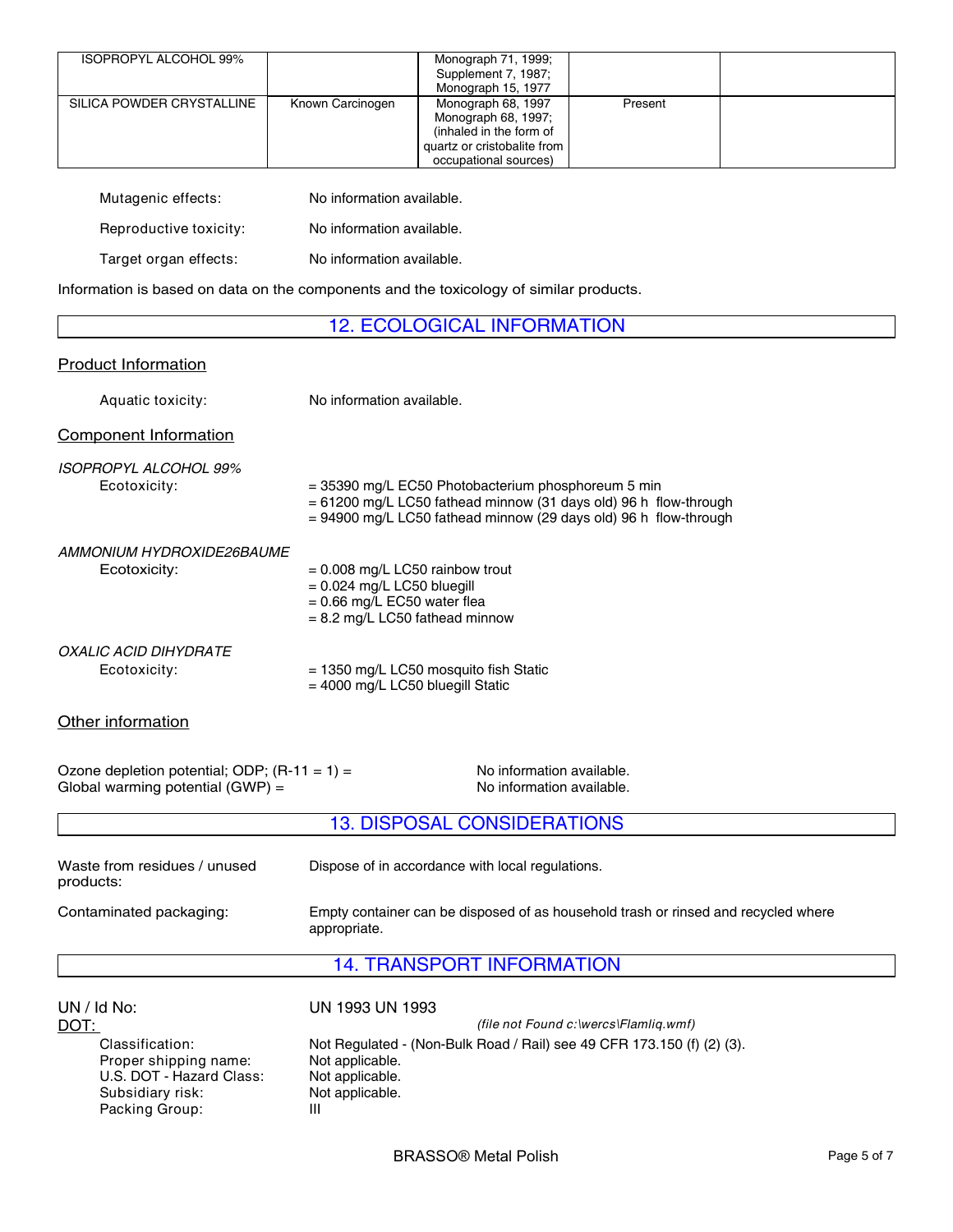DOT RQ (lbs):<br>
ERG No: 
Not applicable. Not applicable. TDG (Canada):<br>Classification: Not Regulated (Non-Bulk Road / Rail) see TDG Part 2.17.2 & 23.2. Proper shipping name: Not applicable Status: Not applicable.<br>
Packing Group: Not applicable. Packing Group: IMDG / IMO<br>Classification: UN 1993 - Flammable Liquid, N.O.S. (Isopropal Alcohol) Class 3, PG III - Limited Quantity.

FP 40.556º C (105º F) Closed Cup. Proper shipping name: Flammable Liquid, N.O.S. (Isopropyl Alcohol) Class: 3 Subsidiary Risk: Not applicable. Packing group: III See IMDG Code.<br>Not applicable Marine pollutant:<br>EMS: ends:<br>EMS: F-E, S-E.<br>MFAG: Not applic Not applicable.<br>See IMDG Code. Maximum quantity:

#### ADR / RID

| Classification:           | Not applicable. |
|---------------------------|-----------------|
| Proper shipping name:     | Not applicable. |
| Class:                    | Not applicable. |
| Subsidiary risk:          | Not applicable. |
| Packing Group:            | Not applicable. |
| ADR/RID-labels:           | Not applicable  |
| HIN:                      | Not applicable. |
| <b>CEFIC Tremcard No:</b> | Not applicable. |

#### ICAO / IATA:

| Classification:       | UN 1993 - Flammable liquid, N.O.S. (Isopropyl Alcohol) Class 3, PG III. |  |  |  |  |  |
|-----------------------|-------------------------------------------------------------------------|--|--|--|--|--|
|                       | FP 40.556 $\degree$ C (105 $\degree$ F) Closed Cup.                     |  |  |  |  |  |
| Proper shipping name: | Flammable Liquid, N.O.S. (Isopropyl Alcohol)                            |  |  |  |  |  |
| Class:                | З                                                                       |  |  |  |  |  |
| Subsidiary Risk:      | Not applicable                                                          |  |  |  |  |  |
| Packing Group:        |                                                                         |  |  |  |  |  |
| Maximum quantity      | See DG List.                                                            |  |  |  |  |  |

# 15. REGULATORY INFORMATION

| Components:                         | PICCS:     | TSCA: | DSL: | NDSL:   | ENCS:         | CHINA:  | AICS:   | EINECS-No |
|-------------------------------------|------------|-------|------|---------|---------------|---------|---------|-----------|
| ISOPROPYL ALCOHOL 99%               | *REQUIRED  |       |      |         | 2-207         | Present | Present | 200-661-7 |
|                                     | <b>BUT</b> |       |      |         |               |         |         |           |
|                                     | MISSING*   |       |      |         |               |         |         |           |
| AMMONIUM HYDROXIDE26BAUME *REQUIRED |            |       |      |         | 1-314         | Present | Present | 215-647-6 |
|                                     | BUT        |       |      |         |               |         |         |           |
|                                     | MISSING*   |       |      |         |               |         |         |           |
| SILICA POWDER CRYSTALLINE           | *REQUIRED  |       |      |         | 1-548         | Present | Present | 238-878-4 |
|                                     | BUT        |       |      |         |               |         |         |           |
|                                     | MISSING*   |       |      |         |               |         |         |           |
| OXALIC ACID DIHYDRATE               | *REQUIRED  |       |      | Present | $2 - 844:2 -$ | Present | Present | 205-634-3 |
|                                     | BUT        |       |      |         | 1551          |         |         | 273-079-4 |
|                                     | MISSING*   |       |      |         |               |         |         |           |